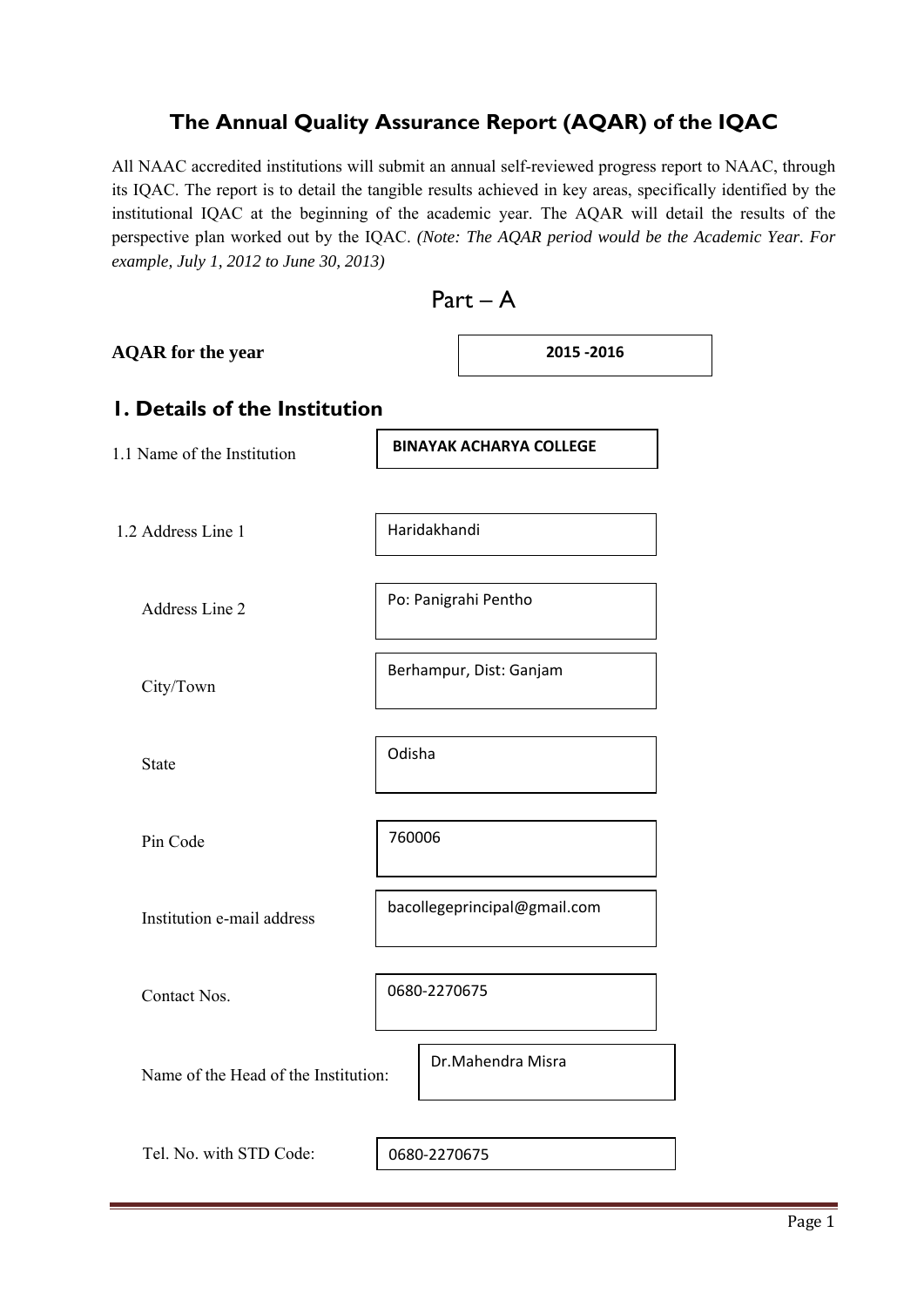| Mobile:                                  | 9437886164              |
|------------------------------------------|-------------------------|
| Name of the IQAC Co-ordinator:           | Dr.Sudhakar Dash        |
| Mobile:                                  | 9438231847              |
| IQAC e-mail address:                     | bacollegeiqac@gmail.com |
|                                          |                         |
| 1.3 NAAC Track ID (For ex. MHCOGN 18879) | ORCOGN12646             |

#### **OR**

| 1.4 NAAC Executive Committee No. & Date:            | ΝA |
|-----------------------------------------------------|----|
| (For Example $EC/32/A$ &A/143 dated 3-5-2004.)      |    |
| This EC no. is available in the right corner-bottom |    |
| of your institution's Accreditation Certificate)    |    |

1.5 Website address:

www.binayakacharyacollege.in

Web-link of the AQAR:

http://www.binayakacharyacollege.in/iqac/

### 1.6 Accreditation Details

|         |             |       | <b>CGPA</b> | Year of       | Validity |
|---------|-------------|-------|-------------|---------------|----------|
| Sl. No. | Cycle       | Grade |             | Accreditation | Period   |
|         | $1st$ Cycle | $C++$ |             | 2006          | 2011     |
| 2       | $2nd$ Cycle |       |             |               |          |
|         | $3rd$ Cycle |       |             |               |          |
|         | $4th$ Cycle |       |             |               |          |

1.7 Date of Establishment of IQAC : DD/MM/YYYY

15/03/2015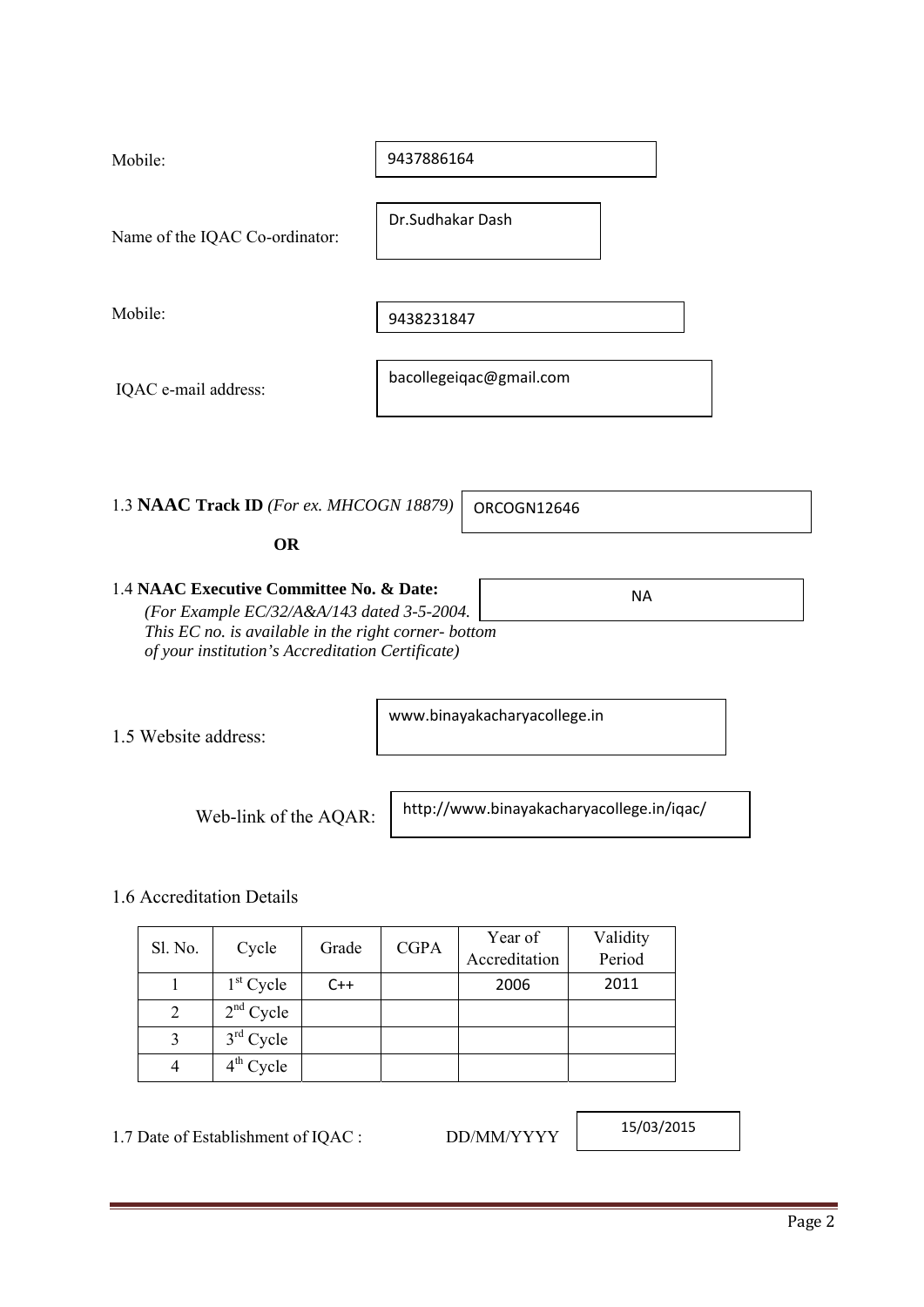1.8 Details of the previous year's AQAR submitted to NAAC after the latest Assessment and Accreditation by NAAC (*(for example AQAR 2010-11submitted to NAAC on 12-10-2011)*

- i. AQAR for the year **2014-15** 04-01-2016
- ii. AQAR for the year **2015-16** 19-12-2016

| 1.9 Institutional Status                |                                 |                                                                |
|-----------------------------------------|---------------------------------|----------------------------------------------------------------|
| <b>Affiliated College</b>               | Yes                             |                                                                |
|                                         |                                 |                                                                |
| Type of Institution                     | Co-education                    | Men<br>Women                                                   |
|                                         | Urban                           | Rural<br>Tribal                                                |
| <b>Financial Status</b>                 | Grant-in-aid                    | $\checkmark$ UGC 12B<br>UGC 2(f)                               |
|                                         | Grant-in-aid $+$ Self Financing | <b>Totally Self-financing</b>                                  |
| 1.10 Type of Faculty/Programme          |                                 |                                                                |
| UG<br>Arts                              | UG<br>Science                   | UG<br>PEI (Phys Edu)<br>Law<br>Commerce                        |
|                                         |                                 |                                                                |
|                                         |                                 |                                                                |
| 1.11 Name of the Affiliating University |                                 | Berhampur University, Berhampur, Ganjam, Odisha<br>1.          |
|                                         | (for the Colleges)              | Khallikote Cluster University, Berhampur, Ganjam, Odisha<br>2. |
|                                         |                                 |                                                                |

1.12 Special status conferred by Central/ State Government-- UGC/CSIR/DST/DBT/ICMR etc - **NO**

Autonomy by State/Central Govt. / University

NO

# **2. IQAC Composition and Activities**

- 2.1 No. of Teachers
- 2.2 No. of Administrative/Technical staff

2.3 No. of students

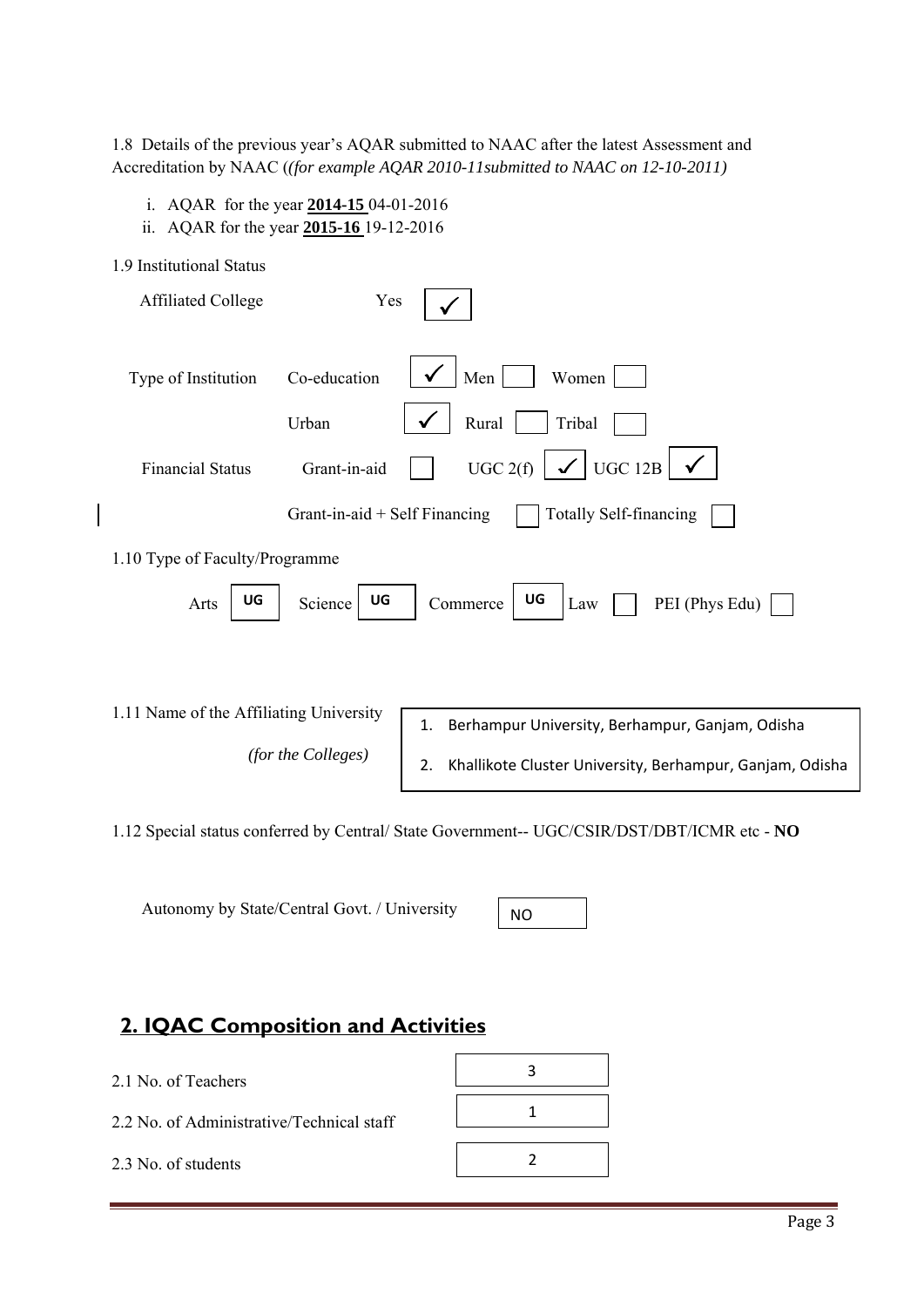| 2.4 No. of Management representatives                                                                                          | <b>NIL</b>                                                                      |
|--------------------------------------------------------------------------------------------------------------------------------|---------------------------------------------------------------------------------|
| 2.5 No. of Alumni                                                                                                              | <b>NIL</b>                                                                      |
| 2.6 No. of any other stakeholder and                                                                                           | <b>NIL</b>                                                                      |
| community representatives                                                                                                      |                                                                                 |
| 2.7 No. of Employers/ Industrialists                                                                                           | <b>NIL</b>                                                                      |
| 2.8 No. of other External Experts                                                                                              | $\overline{2}$                                                                  |
| 2.9 Total No. of members                                                                                                       | 8                                                                               |
| 2.10 No. of IQAC meetings held                                                                                                 | 02                                                                              |
| 2.11 No. of meetings with various stakeholders:<br>Non-Teaching Staff Students<br>$\mathbf{1}$                                 | 1<br>$\mathbf{1}$<br>Faculty<br>No.<br>Alumni<br>Others<br>$\bf{0}$<br>0        |
| 2.12 Has IQAC received any funding from UGC during the year?                                                                   | N <sub>0</sub><br>Yes                                                           |
| $3,00,000/-$<br>If yes, mention the amount                                                                                     | (Rupees Three Lakhs Only)                                                       |
| 2.13 Seminars and Conferences (only quality related)                                                                           |                                                                                 |
| (i) No. of Seminars/Conferences/ Workshops/Symposia organized by the IQAC<br>Total Nos.<br>International<br>2                  | <b>Institution Level</b><br>National<br><b>State</b><br>2                       |
| Awareness on Diabetics and Endocrinology<br>(ii) Themes<br><b>Binayak Acharya Memorial Lectures</b>                            |                                                                                 |
| 2.14 Significant Activities and contributions made by IQAC                                                                     |                                                                                 |
| Organization of seminars in every department<br>1.                                                                             |                                                                                 |
| Maintenance of Lesson Plan and Progress register by Teachers<br>2.                                                             |                                                                                 |
| 3.<br>Enhancement of Quality in teaching by the use of ICT in teaching and learning<br>process.                                |                                                                                 |
| 4.<br>Meet.                                                                                                                    | Promotion of Student's Participation in sports and games during annual Athletic |
| 5.<br>Increase in Computer Literacy by sponsoring students to different institutes<br>working under free Government Programme. | Page 4                                                                          |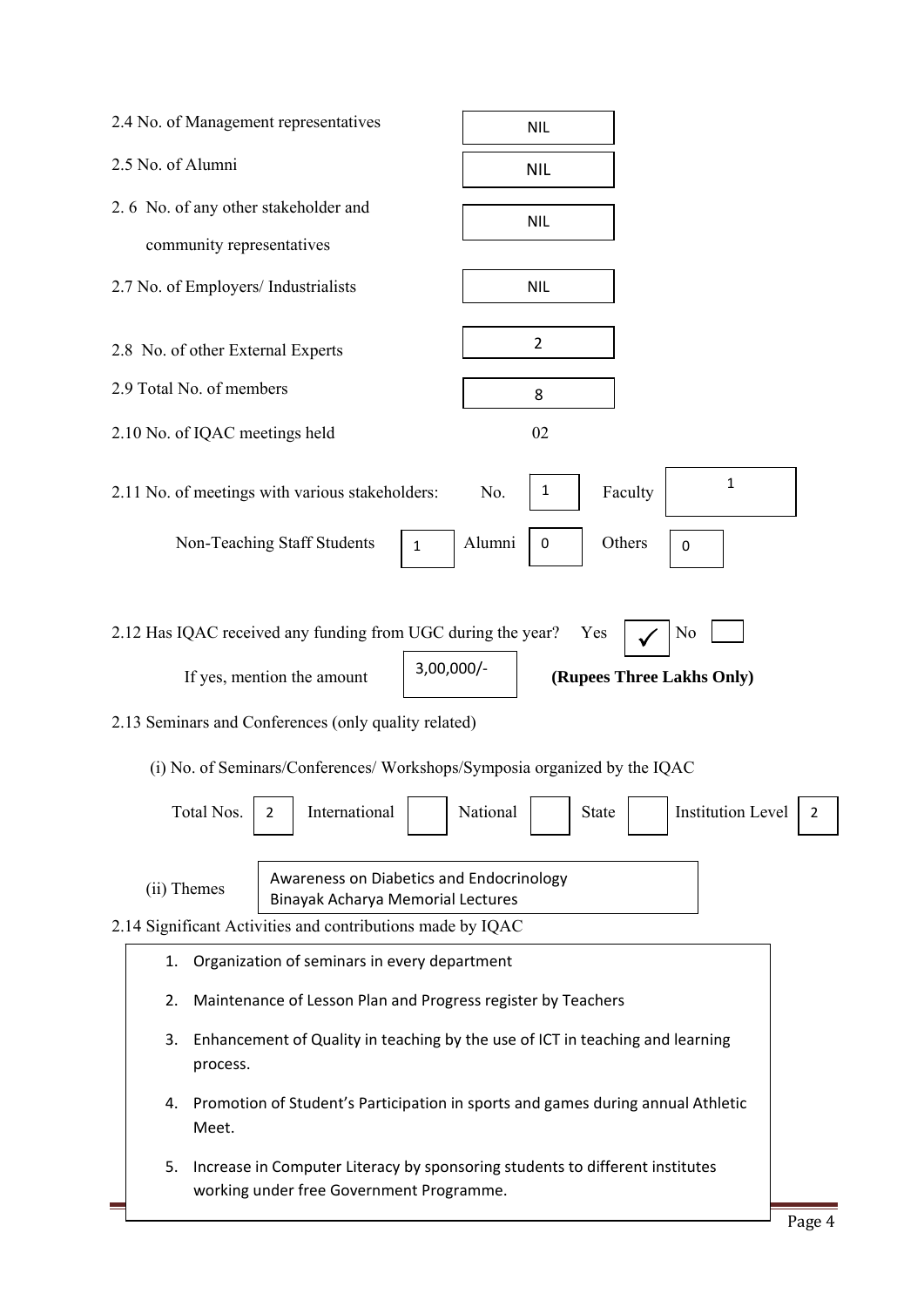2.15 Plan of Action by IQAC/Outcome

 The plan of action chalked out by the IQAC in the beginning of the year towards quality enhancement and the outcome achieved by the end of the year \*

| Plan of Action                                                                                                           | Achievements                            |
|--------------------------------------------------------------------------------------------------------------------------|-----------------------------------------|
| Compulsory preparation of Lesson Plan                                                                                    | Achieved                                |
| and Progress Register                                                                                                    |                                         |
| <b>Organisation of Seminars</b>                                                                                          |                                         |
| (Departmental and Inter-Departmental)                                                                                    | Partly Achieved                         |
| Installation of Audio-Visual / IT Equipment                                                                              |                                         |
| and LCD projectors in each Department                                                                                    | Partly Achieved                         |
| * Attach the Academic Calendar of the year as Annexure.                                                                  |                                         |
| 2.15 Whether the AQAR was placed in statutory body<br>Syndicate<br>Management<br>Provide the details of the action taken | Yes<br>N <sub>0</sub><br>Any other body |
| <b>NOT APPLICABLE</b>                                                                                                    |                                         |
|                                                                                                                          |                                         |

Part – B

# **Criterion – I**

# **1. Curricular Aspects**

| Level of the<br>Programme | Number of<br>existing<br>Programmes | Number of<br>programmes added<br>during the year | Number of<br>self-financing<br>programmes | Number of value<br>added / Career<br>Oriented<br>programmes |
|---------------------------|-------------------------------------|--------------------------------------------------|-------------------------------------------|-------------------------------------------------------------|
| UG                        | 03                                  | Nil                                              | Nil                                       | Nil                                                         |
| <b>Total</b>              | 03                                  | Nil                                              | Nil                                       | Nil                                                         |

1.1 Details about Academic Programmes

1.2 (i) Flexibility of the Curriculum: CBCS/Core/Elective option / Open options College being a affiliated institution of Berhampur University, Berahmpur and Khallikote Cluster University, Berhampur follows the Curriculum prescribed by the affiliating Universities.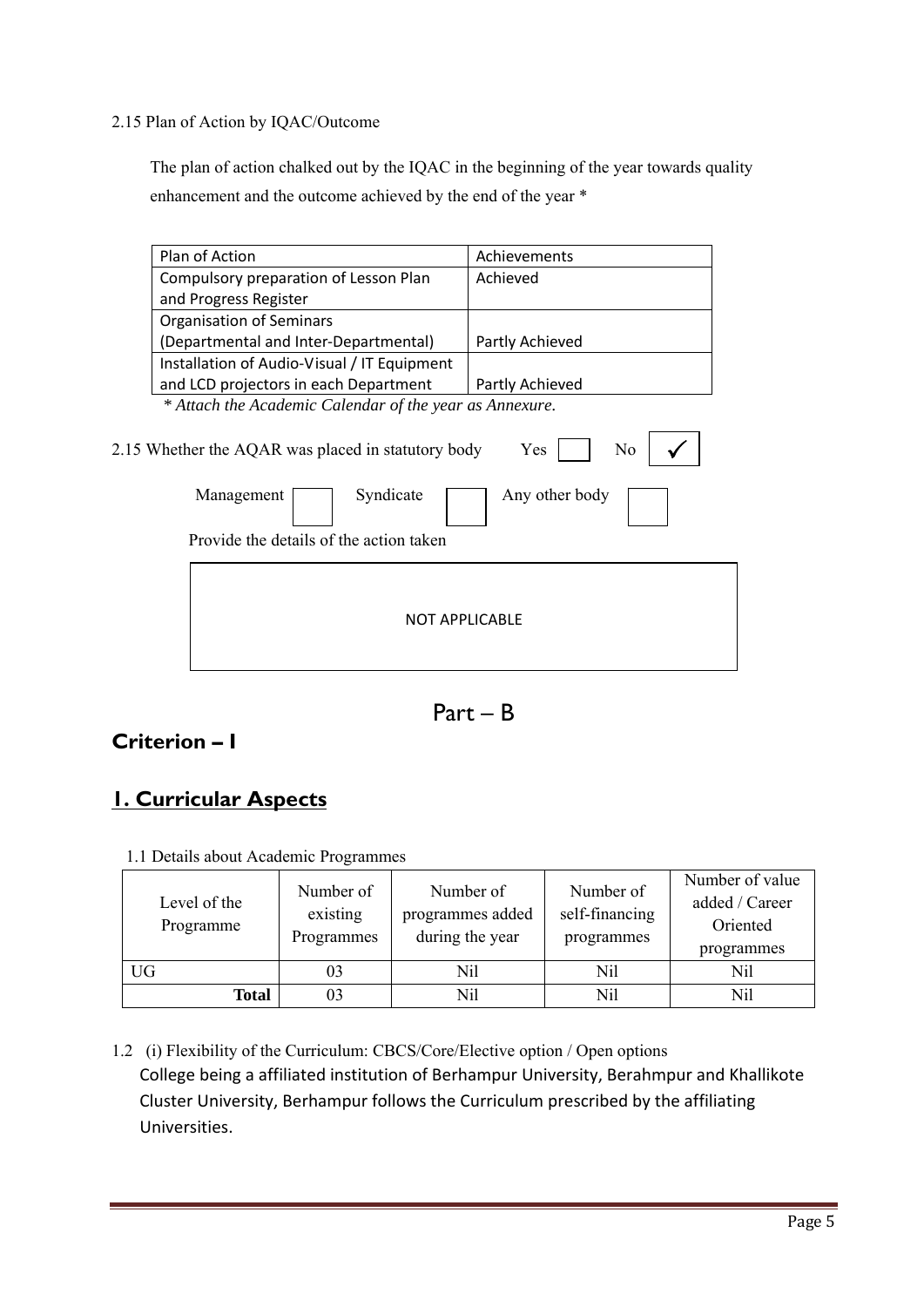(ii) Pattern of programmes:

All the examinations of the undergraduate classes of Arts, Science and Commerce of the session ,2012‐13, 2013‐14 and 2014‐15 as per the old pattern of annual examinations. In the year 2015‐16 Semester system of examination was introduced.

| Semester: Yes                             | Annual: Yes |              |
|-------------------------------------------|-------------|--------------|
| 1.3 Feedback from stakeholders: Alumni-No | Parents-Yes | Students-Yes |
| Mode of feedback: Online---No             | Manual--Yes |              |

#### *(Please provide an analysis of the feedback in the Annexure)*

1.4 Whether there is any revision/update of regulation or syllabi, if yes, mention their salient aspects.

The college is likely to be affiliated to Khallikote University from the session 2015‐16 and as a stake holder recommended and accepted CBCS system of curriculum which will be effected from 2015‐2016 academic sessions.

1.5 Any new Department/Centre introduced during the year. If yes, give details.

# **Criterion – II**

# **2. Teaching, Learning and Evaluation**

| 2.1 Total No. of<br>permanent faculty   | Total |            | Asst. Professors |            |     |              | <b>Associate Professors</b> |        | Professors | Others<br>(Adhoc) |     |
|-----------------------------------------|-------|------------|------------------|------------|-----|--------------|-----------------------------|--------|------------|-------------------|-----|
|                                         | 07    | 06         |                  |            | 01  |              |                             | Nil    |            | 03                |     |
| 2.2 No. of permanent faculty with Ph.D. |       |            | 03               |            |     |              |                             |        |            |                   |     |
| 2.3 No. of Faculty Positions            |       | Asst.      |                  | Associate  |     | Professors   |                             | Others |            | Total             |     |
| Recruited $(R)$ and Vacant $(V)$        |       | Professors |                  | Professors |     |              |                             |        |            |                   |     |
| during the year                         |       | R          | V                | R          | V   | $\mathbb{R}$ | V                           | R      | V          | R                 | V   |
|                                         |       | Nil        | Nil              | Nil        | Nil | Nil          | Nil                         | Nil    | Nil        | Nil               | Nil |
|                                         |       |            |                  |            |     |              |                             |        |            |                   |     |

2.4 No. of Guest and Visiting faculty and Temporary faculty 13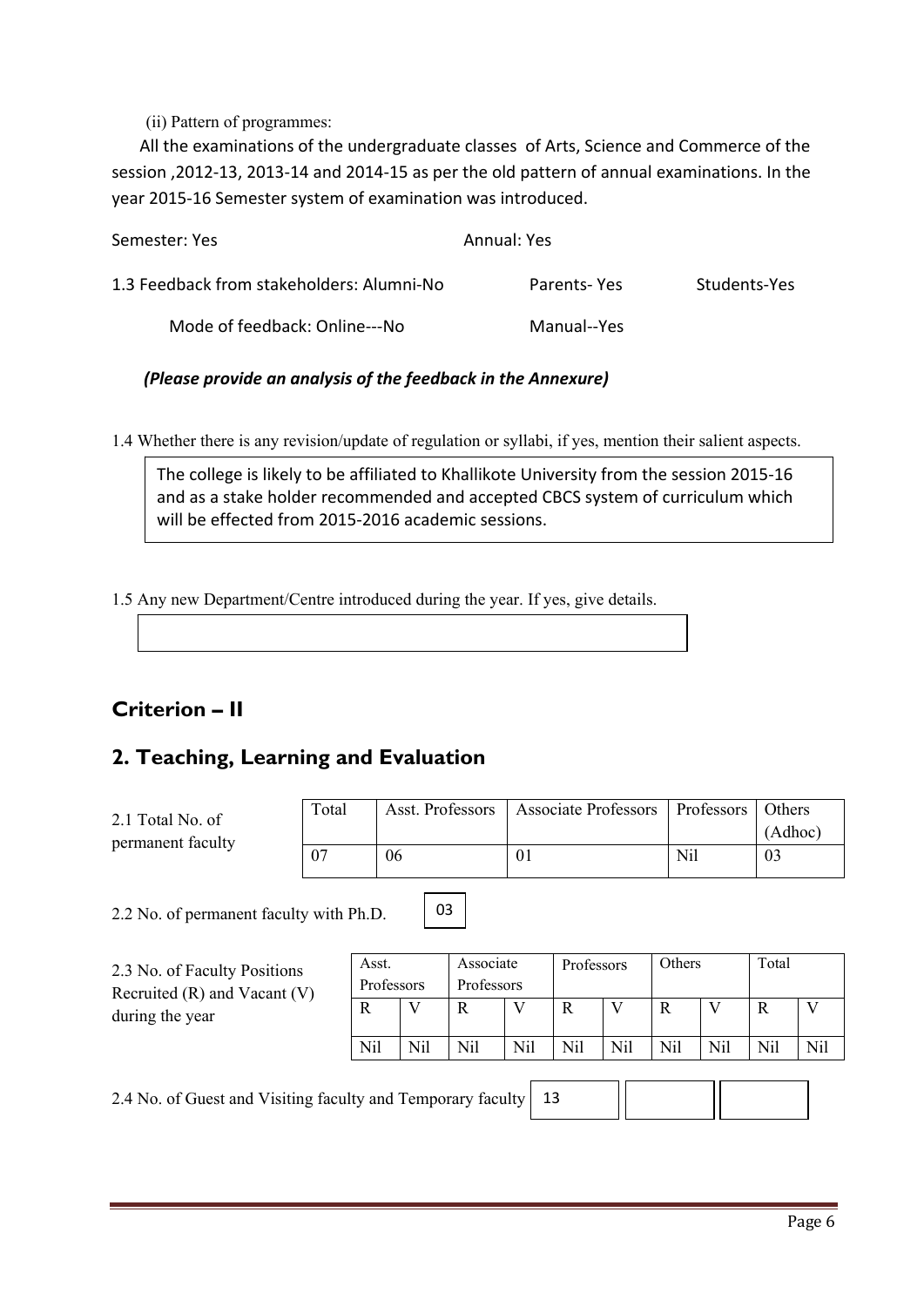2.12 How does IQAC Contribute/Monitor/Evaluate the Teaching & Learning processes :

# Division

- 
- 
- 2.11 Course/Programme wise distribution of pass percentage :

| Title of the<br>Programme | Total no. of<br>students<br>appeared | Division      |       |         |          |          |  |  |
|---------------------------|--------------------------------------|---------------|-------|---------|----------|----------|--|--|
|                           |                                      | Distinction % | $I\%$ | $\Pi\%$ | III $\%$ | Pass $%$ |  |  |
| B.A.                      | 100                                  | 8(8%)         | 2(2%) | 26(26%) | 39(39%)  | 85(85%)  |  |  |
| B.Sc.                     | <b>NOT YET</b>                       |               |       |         |          |          |  |  |
|                           | <b>APPEARED</b>                      |               |       |         |          |          |  |  |

80%

B.Com. 41 Nil  $2(5\%)$   $12(29\%)$   $21(51\%)$   $85(\%)$ 

The IQAC continued the analysis of stream wise results and strived its policy to adopt the feedbacks from students and their parents which resulted in visible improvement in their examination result during the current academic year. Further, during this year, special emphasis was given on introduction of audio

2.8 Examination/ Evaluation Reforms initiated by the Institution (for example: Open Book Examination, Bar Coding,

180

ructions issued by them with regard to the above are followed.

| Double Valuation, Photocopy, Online Multiple Choice Questions)          |
|-------------------------------------------------------------------------|
| The College is under the jurisdiction of University / Government. Instr |

2.9 No. of faculty members involved in curriculum 07

visual and IT methods of study with notable response from the students end.

restructuring/revision/syllabus development

as member of Board of Study/Faculty/Curriculum Development workshop

2.10 Average percentage of attendance of students

Page 7

2.5 Faculty participation in conferences and symposia:

Use of ICT in teaching and learning process.

2.7 Total No. of actual teaching days

during this academic year

| No. of Faculty          | International level | National level | State level |
|-------------------------|---------------------|----------------|-------------|
| Attended                | NII                 |                |             |
| Presented papers        | ΝIΙ                 | NIL            |             |
| <b>Resource Persons</b> | NII                 | NII            |             |

2.6 Innovative processes adopted by the institution in Teaching and Learning:

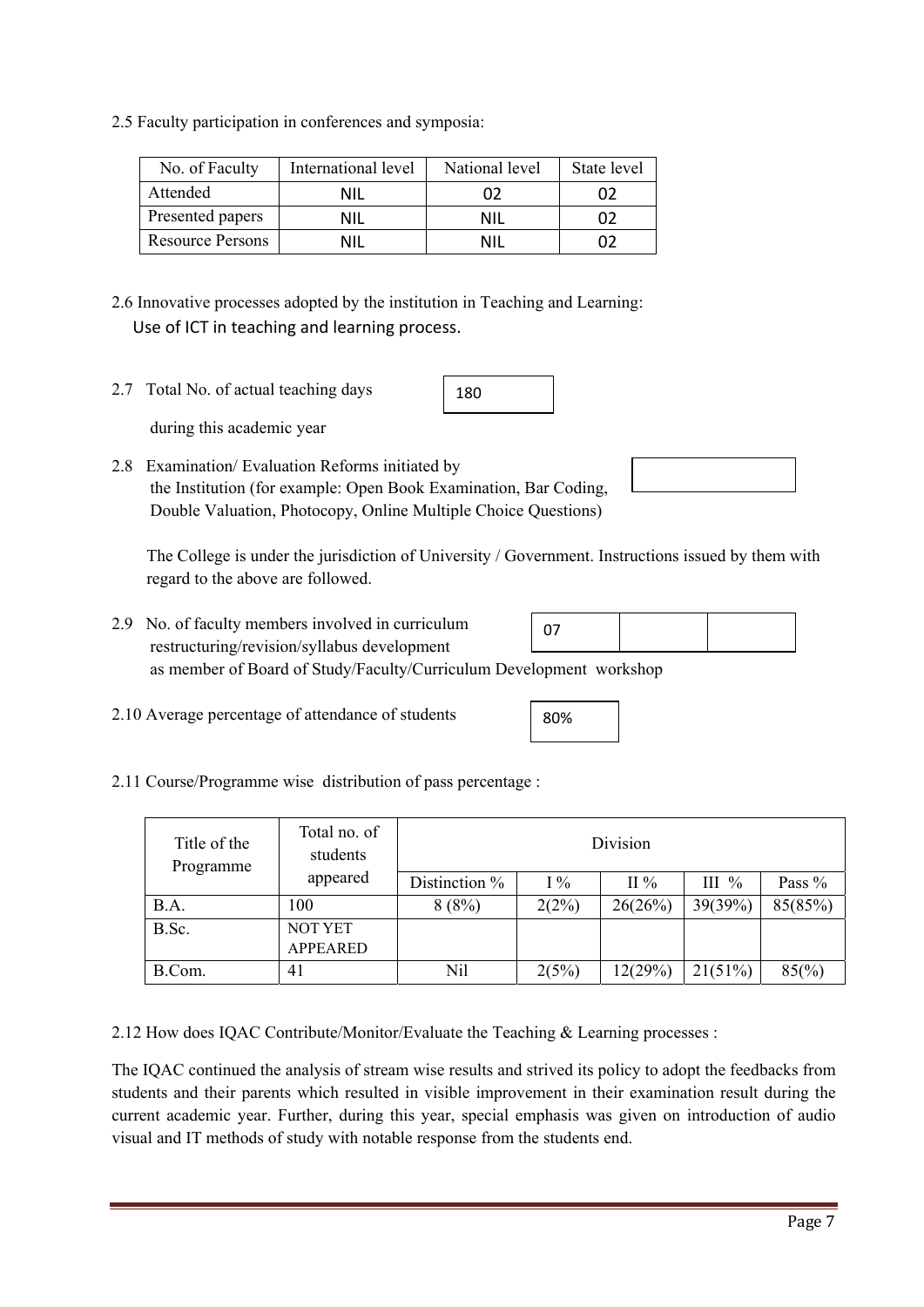2.13 Initiatives undertaken towards faculty development

| <b>Faculty / Staff Development Programmes</b>  | Number of faculty<br>benefitted |
|------------------------------------------------|---------------------------------|
| Refresher courses                              | 2                               |
| UGC – Faculty Improvement Programme            | NIL.                            |
| HRD programmes                                 | NIL.                            |
| Orientation programmes                         | NIL                             |
| Faculty exchange programme                     | NIL.                            |
| Staff training conducted by the university     | NIL                             |
| Staff training conducted by other institutions | NIL.                            |
| Summer / Winter schools, Workshops, etc.       | NIL.                            |
| Others                                         | NIL.                            |

2.14 Details of Administrative and Technical staff

| Category               | Number of<br>Permanent<br>Employees | Number of<br>Vacant<br>Positions | Number of<br>permanent<br>positions filled<br>during the Year | Number of<br>positions filled<br>temporarily |
|------------------------|-------------------------------------|----------------------------------|---------------------------------------------------------------|----------------------------------------------|
| Administrative Staff   |                                     | NIL.                             | NIL                                                           | NIL.                                         |
| <b>Technical Staff</b> | NIL.                                | NIL                              | NIL.                                                          | NIL.                                         |

# **Criterion – III**

# **3. Research, Consultancy and Extension**

3.1 Initiatives of the IQAC in Sensitizing/Promoting Research Climate in the institution

NIL

#### 3.2 Details regarding major projects

|                     | Completed | Jngoing | Sanctioned | Submitted |
|---------------------|-----------|---------|------------|-----------|
| Number              | NIL       | NIL     | NIL        |           |
| Outlay in Rs. Lakhs | NIL       | NIL     | NIL        |           |

#### 3.3 Details regarding minor projects

|                     | Completed | Jngoing    | Sanctioned | Submitted  |
|---------------------|-----------|------------|------------|------------|
| Number              | NIL       | <b>NIL</b> | 'NIL       | <b>NIL</b> |
| Outlay in Rs. Lakhs | NIL       | NIL        | NIL        | NIL        |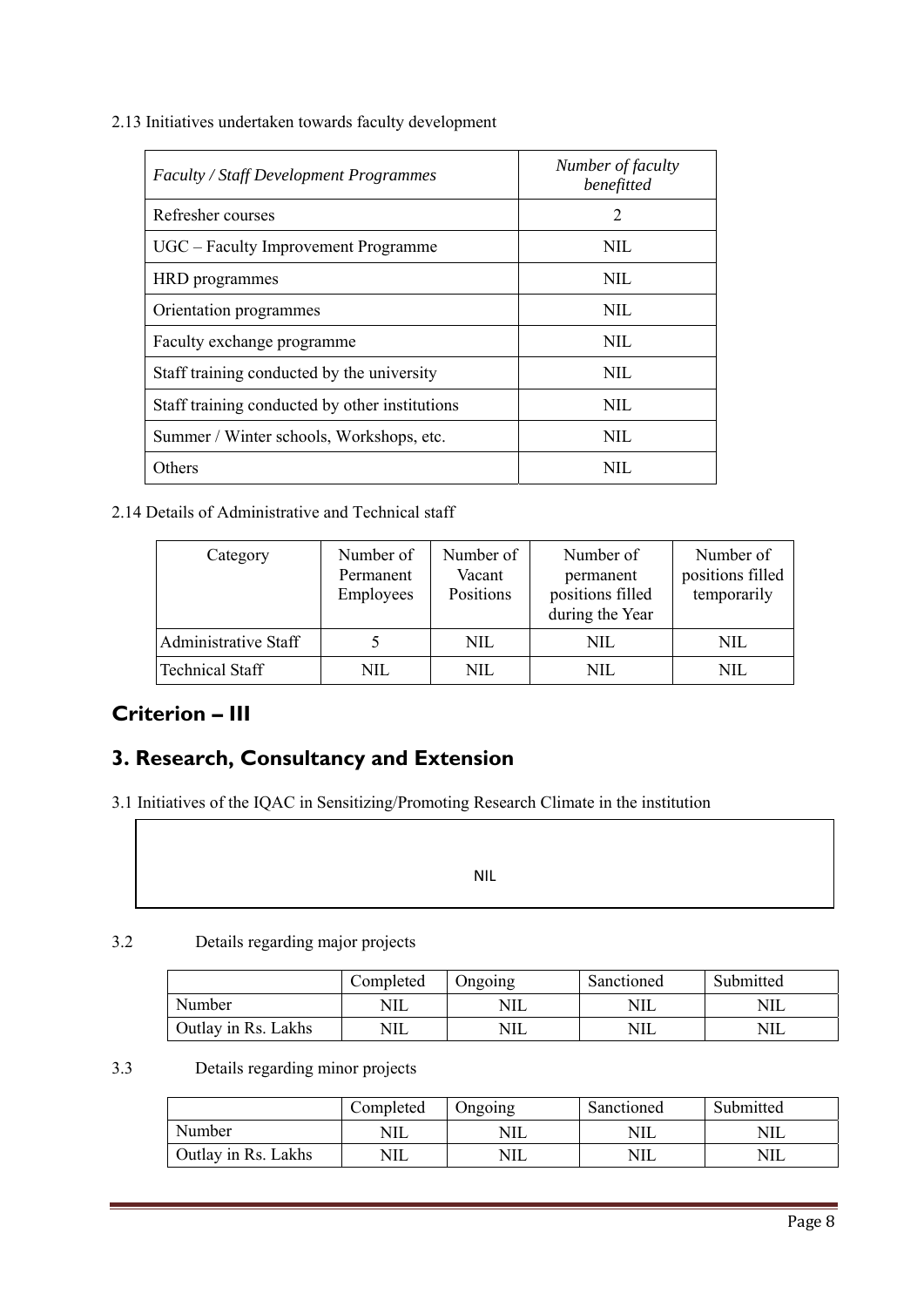#### 3.4 Details on research publications

|                          | International | National | Others |
|--------------------------|---------------|----------|--------|
| Peer Review Journals     | 54            |          |        |
| Non-Peer Review Journals |               | NII      |        |
| e-Journals               | NIL           | NII      |        |
| Conference proceedings   |               |          |        |

|  |  | 3.5 Details on Impact factor of publications: | Not Assessed |
|--|--|-----------------------------------------------|--------------|
|  |  |                                               |              |

Range  $\vert$   $\vert$  Average  $\vert$   $\vert$  h-index  $\vert$   $\vert$  Nos. in SCOPUS  $\vert$   $\vert$ ‐

3.6 Research funds sanctioned and received from various funding agencies, industry and other organisations

| Nature of the Project                                                   | Duration<br>Year     | Name of the<br>funding Agency | Total grant<br>sanctioned | Received   |
|-------------------------------------------------------------------------|----------------------|-------------------------------|---------------------------|------------|
| Major projects                                                          |                      |                               |                           |            |
| Minor Projects                                                          |                      |                               |                           |            |
| <b>Interdisciplinary Projects</b>                                       |                      |                               |                           |            |
| Industry sponsored                                                      |                      |                               |                           |            |
| Projects sponsored by the<br>University/College                         |                      |                               |                           |            |
| Students research projects<br>(other than compulsory by the University) |                      |                               |                           |            |
| Any other(Specify)                                                      |                      |                               |                           |            |
| Total                                                                   | <b>NIL</b>           | <b>NA</b>                     | <b>NIL</b>                | <b>NIL</b> |
| 3.8 No. of University Departments receiving funds from                  | ii) Without ISBN No. | <b>NIL</b>                    |                           |            |
| <b>UGC-SAP</b>                                                          |                      | CAS                           | <b>DST-FIST</b>           | <b>NIL</b> |
|                                                                         | <b>NIL</b>           | <b>NIL</b>                    |                           |            |
| <b>DPE</b>                                                              | <b>NIL</b>           |                               | <b>DBT</b> Scheme/funds   | <b>NIL</b> |
| 3.9 For colleges<br>Autonomy                                            | <b>NIL</b>           | <b>CPE</b><br><b>NIL</b>      | <b>DBT</b> Star Scheme    | <b>NIL</b> |
| <b>INSPIRE</b>                                                          | <b>NIL</b>           | <b>CE</b><br><b>NIL</b>       | Any Other (specify)       | <b>NIL</b> |
| 3.10 Revenue generated through consultancy                              |                      | <b>NIL</b>                    |                           |            |

| Level  | International   National   State   University   College |  |  |
|--------|---------------------------------------------------------|--|--|
| Number |                                                         |  |  |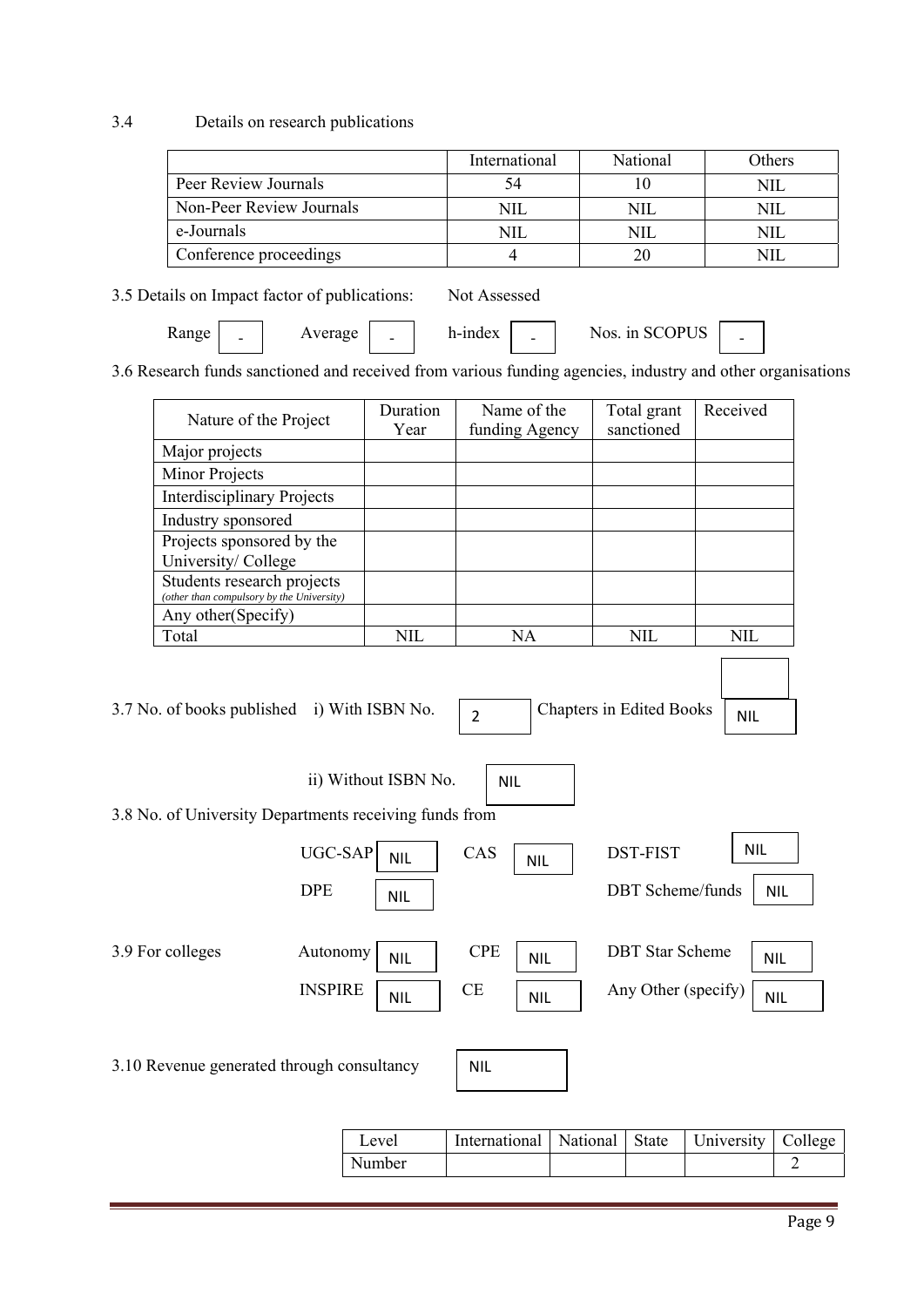|          | Sponsoring |  |  |  |
|----------|------------|--|--|--|
| $-1 - 1$ | agencies   |  |  |  |

3.11 No. of conferences

organized by the Institution

- 3.12 No. of faculty served as experts, chairpersons or resource persons 4
- 3.13 No. of collaborations International National National Any other
- 3.14 No. of linkages created during this year
- 3.15 Total budget for research for current year in lakhs :

| From Funding agency | <b>NIL</b> | From Management of University/College | <b>NIL</b> |
|---------------------|------------|---------------------------------------|------------|
| `otal               | <b>NIL</b> |                                       |            |

3.16 No. of patents received this year

| Type of Patent |         | Number |
|----------------|---------|--------|
| National       | Applied |        |
|                | Granted |        |
| International  | Applied |        |
|                | Granted |        |
|                | Applied |        |
| Commercialised | Granted |        |

3.17 No. of research awards/ recognitions received by faculty and research fellows Of the institute in the year

| Total International National State University Dist College |  |  |  |
|------------------------------------------------------------|--|--|--|
|                                                            |  |  |  |

3.18 No. of faculty from the Institution who are Ph. D. Guides and students registered under them

| 5 |  |
|---|--|

3.19 No. of Ph.D. awarded by faculty from the Institution

- ‐
- 3.20 No. of Research scholars receiving the Fellowships (Newly enrolled + existing ones)

| JRF | $SRF$ $\boxed{\phantom{a} \phantom{a}}$ Project Fellows $\boxed{\phantom{a} \phantom{a}}$ Any other |  |
|-----|-----------------------------------------------------------------------------------------------------|--|
|     |                                                                                                     |  |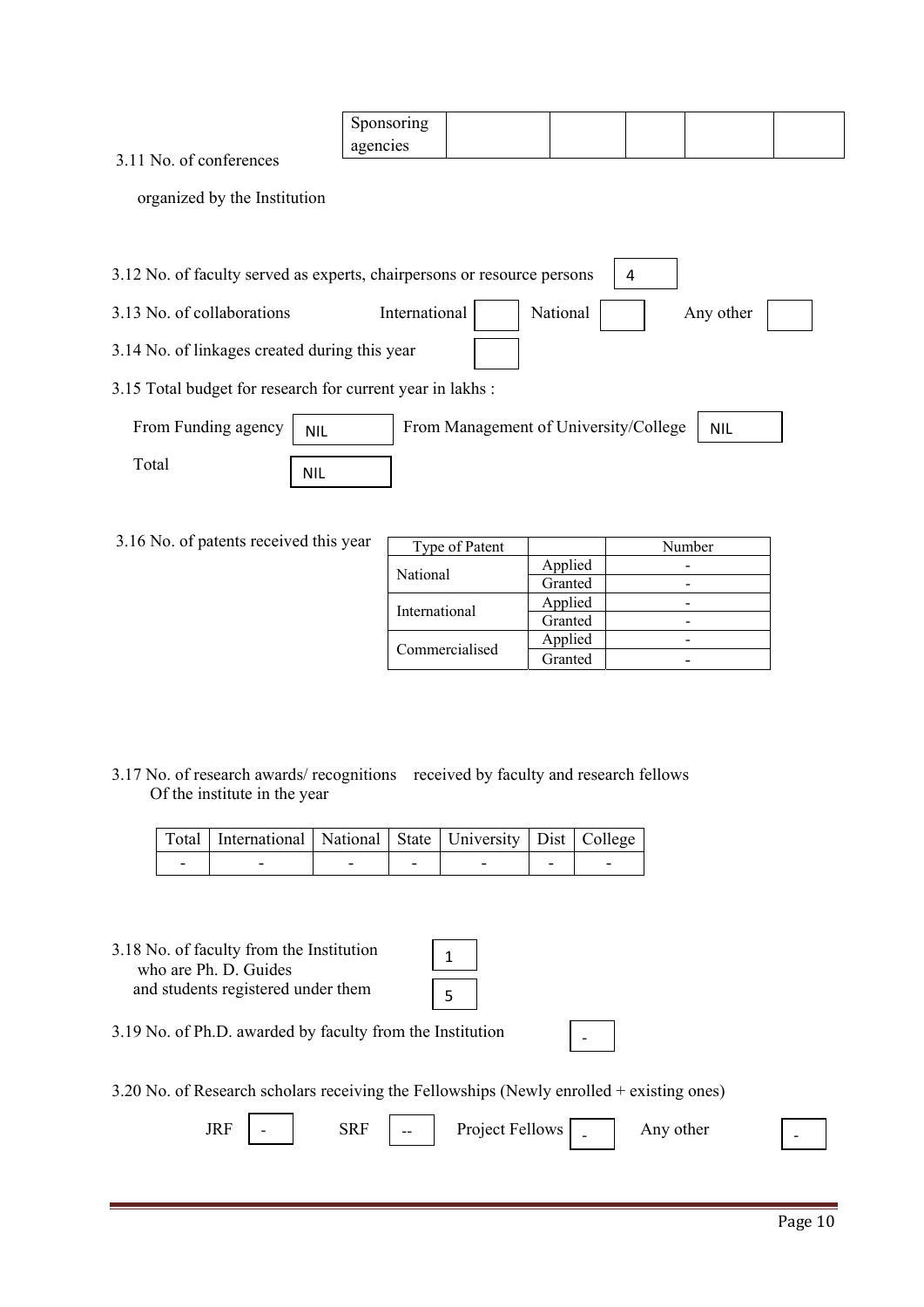| 3.21 No. of students Participated in NSS events: |                  |                     |
|--------------------------------------------------|------------------|---------------------|
|                                                  | University level | State level         |
|                                                  | National level   | International level |
| 3.22 No. of students participated in NCC events: |                  |                     |
|                                                  | University level | State level         |
|                                                  | National level   | International level |
| 3.23 No. of Awards won in NSS:                   |                  |                     |
|                                                  | University level | State level         |
|                                                  | National level   | International level |
| 3.24 No. of Awards won in NCC:                   |                  |                     |
|                                                  | University level | State level         |
|                                                  | National level   | International level |
|                                                  |                  |                     |
| 3.25 No. of Extension activities organized       |                  |                     |
| University forum<br>College forum                | $\mathbf{1}$     |                     |
| <b>NCC</b><br><b>NSS</b><br>$\overline{a}$       | $\overline{2}$   | Any other           |

3.26 Major Activities during the year in the sphere of extension activities and Institutional Social Responsibility

• Swachha Bharat Drives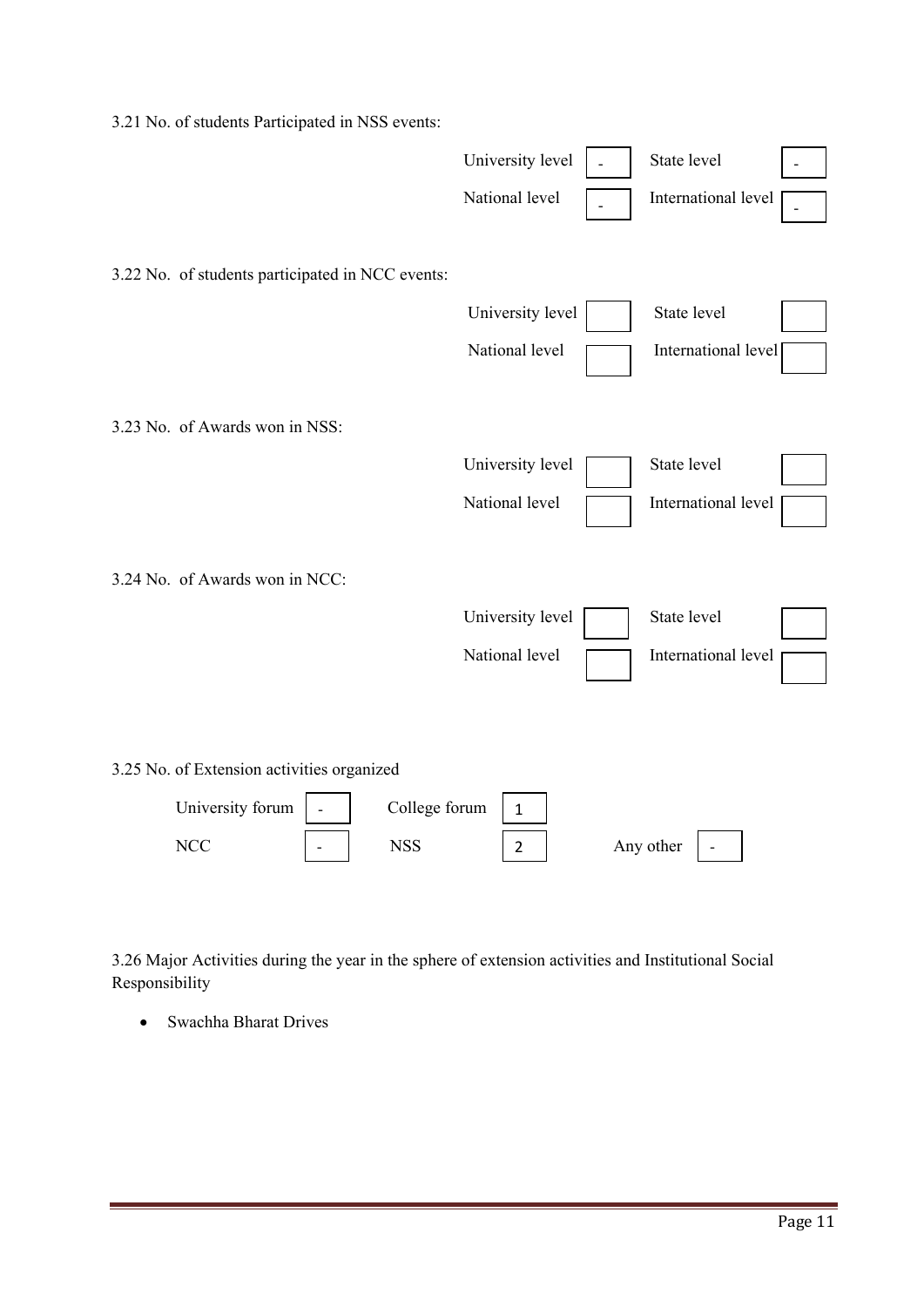# **Criterion – IV 4. Infrastructure and Learning Resources**

4.1 Details of increase in infrastructure facilities:

| Facilities                                  | Existing | Newly created | Source of    | Total    |
|---------------------------------------------|----------|---------------|--------------|----------|
|                                             |          |               | Fund         |          |
| Campus area                                 | 10 Acres |               | <b>State</b> | 10 Acres |
|                                             |          |               | Government   |          |
| Class rooms                                 | 12       |               | <b>State</b> | 12       |
|                                             |          |               | Government   |          |
|                                             |          |               |              |          |
| Laboratories                                | 4        |               | <b>State</b> | 4        |
|                                             |          |               | Government   |          |
|                                             |          |               |              |          |
| <b>Seminar Halls</b>                        | 1        |               | <b>State</b> | 1        |
|                                             |          |               | Government   |          |
|                                             |          |               |              |          |
| No. of important equipments purchased       |          |               |              |          |
| $(\geq 1$ -0 lakh) during the current year. |          |               |              |          |
| Value of the equipment purchased during     |          | 20 Lakhs      | <b>State</b> | 20 Lakhs |
|                                             |          |               |              |          |
| the year (Rs. in Lakhs)                     |          |               | Government   |          |
|                                             |          |               |              |          |
| Others                                      |          |               |              |          |
|                                             |          |               |              |          |

4.2 Computerization of administration and library

The process of admission has been fully computerized. The library catalog and system of issue of books is being computerized. All the office correspondence and data of the students are digitalized. HRMS and integrated financial management system has been made online.

#### 4.3 Library services:

|                         | Existing |       |     | Newly added |       | Total |
|-------------------------|----------|-------|-----|-------------|-------|-------|
|                         | No.      | Value | No. | Value       | No.   | Value |
| <b>Text Books</b>       |          |       |     |             | 10000 |       |
| Reference Books         |          |       |     |             | 4000  |       |
| e-Books                 |          |       |     |             |       |       |
| Journals                |          |       |     |             |       |       |
| e-Journals              |          |       |     |             |       |       |
| <b>Digital Database</b> |          |       |     |             |       |       |
| CD & Video              |          |       |     |             |       |       |
| Others (specify)        |          |       |     |             |       |       |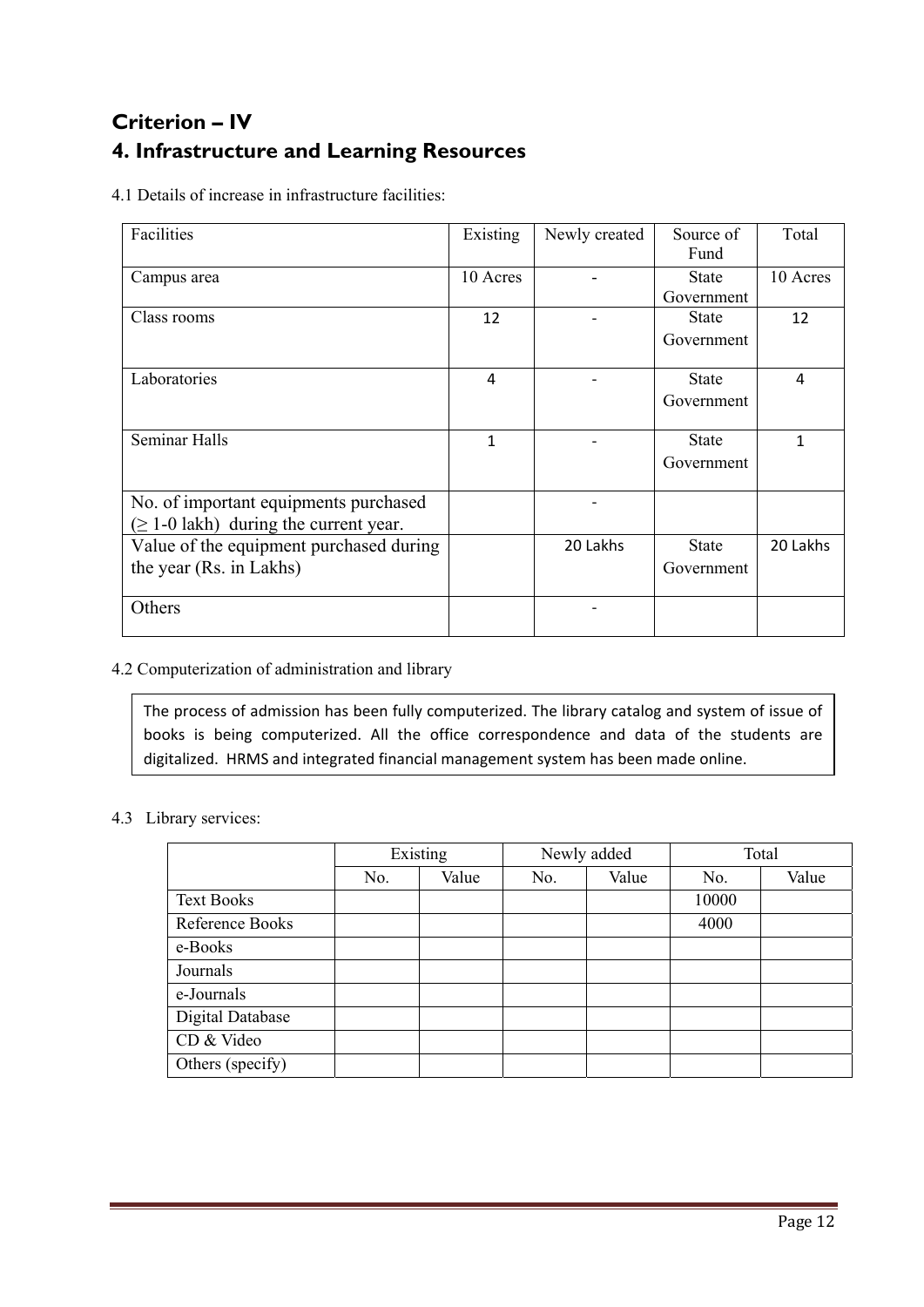4.4 Technology up gradation (overall)

|          | Total<br>Computers       | Computer<br>Labs | Internet | <b>Browsing</b><br>Centres | Computer<br>Centres | Office | Depart-<br>ments | Others |
|----------|--------------------------|------------------|----------|----------------------------|---------------------|--------|------------------|--------|
| Existing |                          |                  |          | $\overline{\phantom{0}}$   |                     |        |                  |        |
| Added    | $\overline{\phantom{0}}$ | ۰                |          |                            |                     |        |                  |        |
| Total    | 15                       |                  |          |                            |                     |        |                  |        |

4.5 Computer, Internet access, training to teachers and students and any other programme for technology upgradation (Networking, e-Governance etc.)

HRMS and integrated financial management system has been made online and the teachers as well the other non-teaching staff have been trained up to adopt this system.

- 4.6 Amount spent on maintenance in lakhs :
	- i) ICT
	- ii) Campus Infrastructure and facilities
	- iii) Equipments
	- iv) Others

 **Total :**   $\mathbb{R}^n \times \mathbb{R}^n \times \mathbb{R}^n$ 

# **Criterion – V**

## **5. Student Support and Progression**

5.1 Contribution of IQAC in enhancing awareness about Student Support Services

The students are being constantly guided to avail the SSS facility under IQAC. They are being informed about the objectives of the program and its benefits and methodology adopted by the college authorities for execution of it. they are being promoted to actively participate to create power‐point presentations on relevant topics. The availability of internet even on their mobile hand‐sets has open a never‐before scope for them to explore the digital world and they are being promoted in the classroom to avail the benefit of using it as a reference-media to extend information on the topics of discussion. Students' interest in the process is noticeable.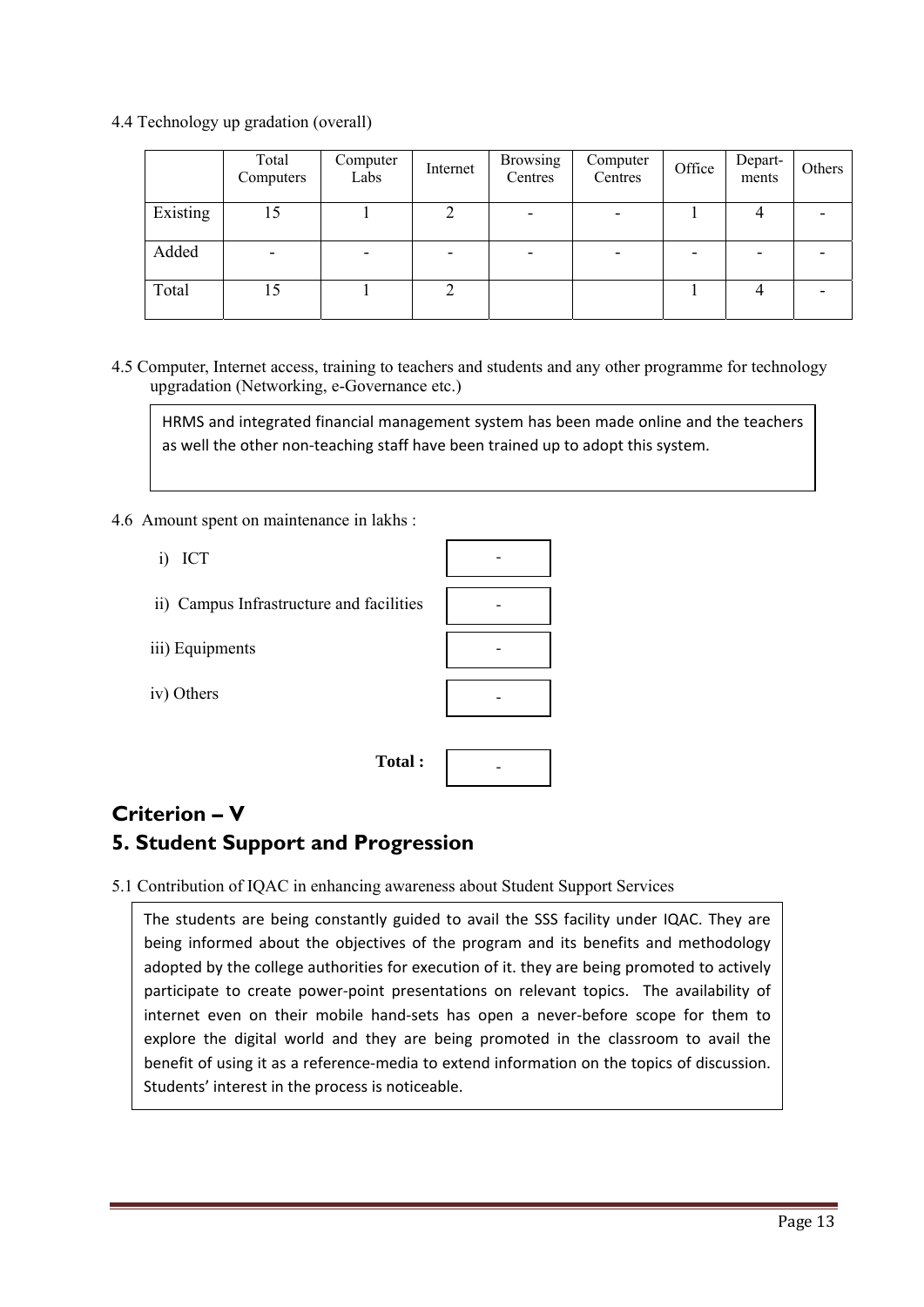#### 5.2 Efforts made by the institution for tracking the progression

L

Active proctorial system has been placed to evaluate the progress of the students.

5.3 (a) Total Number of students (b) No. of students outside the state (c) No. of international students Men Women UG | PG | Ph. D. | Others  $1018$  - -No  $\frac{9}{6}$  No  $\frac{9}{6}$ ‐ ‐

| Last Year |    |      |     |                          |       |              | This Year |    |    |                                     |       |
|-----------|----|------|-----|--------------------------|-------|--------------|-----------|----|----|-------------------------------------|-------|
| General   | SC | - ST | OBC | Physically<br>Challenged | Total | General   SC |           |    |    | ST   OBC   Physically<br>Challenged | Total |
| 323       | 80 | 42   | 157 |                          | 610   | 428          | 43        | 15 | 41 | ٠                                   | 537   |

Demand ratio Dropout %

5.4 Details of student support mechanism for coaching for competitive examinations (If any)

A Placement cell exists in the college with experienced faculty members who take care of the students preparing to appear for different competitive examinations.

No. of students beneficiaries

5.5 No. of students qualified in these examinations – **Not Applicable**

| NET         | <b>SET/SLET</b> | 7ATE        | CAT    |
|-------------|-----------------|-------------|--------|
| IAS/IPS etc | State PSC       | <b>JPSC</b> | Others |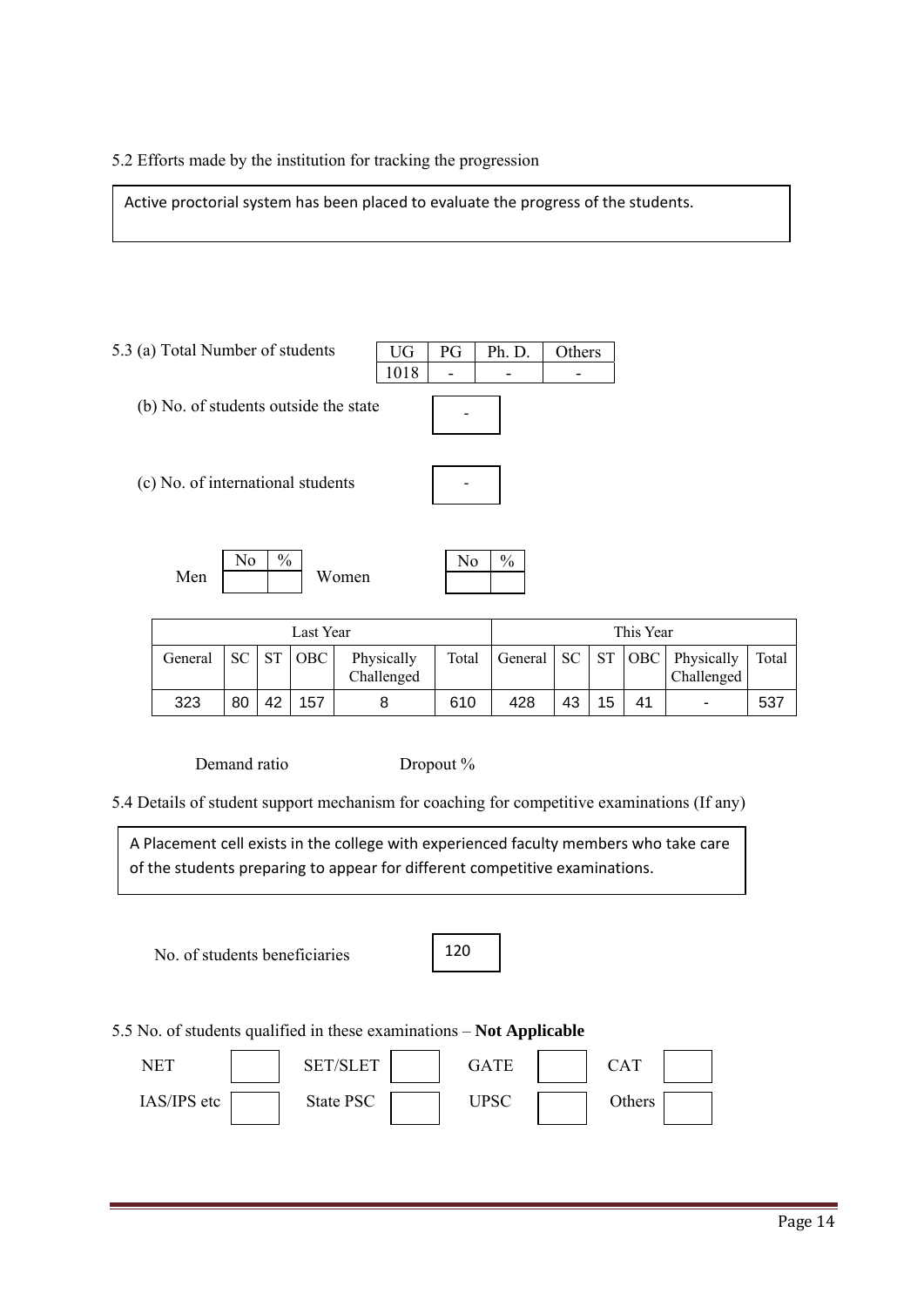#### 5.6 Details of student counselling and career guidance

Carrier Guidance has been assigned to the concerned departments and placement cell for the benefit of the students.

No. of students benefitted



#### 5.7 Details of campus placement

|                                       | <b>Off Campus</b>                  |                                     |                           |
|---------------------------------------|------------------------------------|-------------------------------------|---------------------------|
| Number of<br>Organizations<br>Visited | Number of Students<br>Participated | Number of<br><b>Students Placed</b> | Number of Students Placed |
| NΑ                                    | NΑ                                 | NΑ                                  | NΑ                        |

#### 5.8 Details of gender sensitization programmes

Self-defence training to girl students has been imparted under the Biju-Juba-Sasktikaran Yojona. About 150 numbers of students trained under the scheme.

#### 5.9 Students Activities

5.9.1 No. of students participated in Sports, Games and other events

| 03<br>State/ University level<br>No. of students participated in cultural events                                         | National level<br>01 | International level |  |
|--------------------------------------------------------------------------------------------------------------------------|----------------------|---------------------|--|
| State/ University level                                                                                                  | National level       | International level |  |
| 5.9.2<br>No. of medals /awards won by students in Sports, Games and other events<br>Sports: State/University level<br>03 | National level       | International level |  |
| Cultural: State/ University level                                                                                        | National level       | International level |  |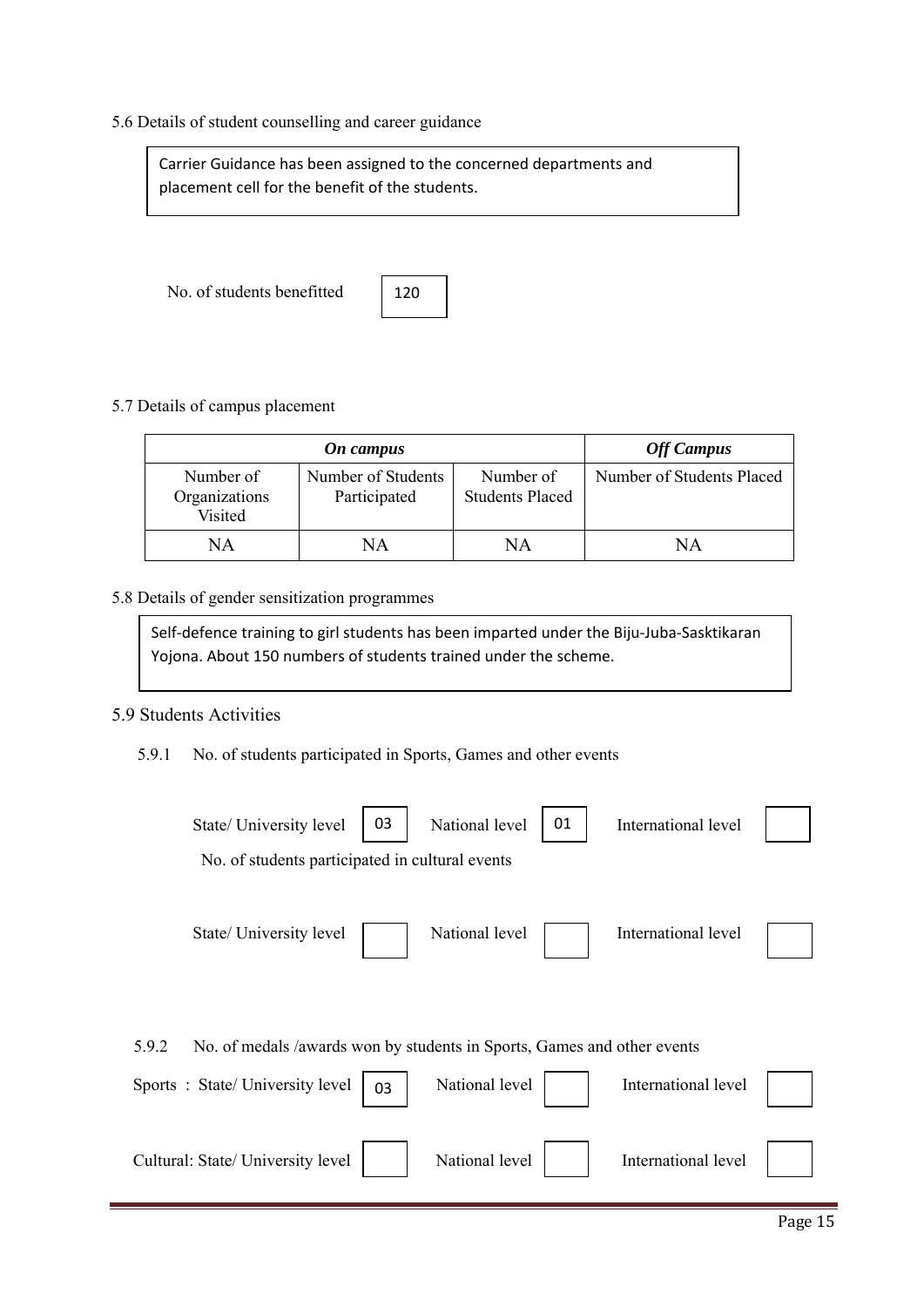#### 5.10 Scholarships and Financial Support

|                                                                              | Number of<br>students | Amount       |
|------------------------------------------------------------------------------|-----------------------|--------------|
| Financial support from institution                                           |                       |              |
| Financial support from government                                            | 110                   | $5,00,604/-$ |
| Financial support from other sources                                         |                       |              |
| received<br>Number of students<br>who<br>International/National recognitions |                       |              |

| 5.11  | Student organised / initiatives                           |                |                     |  |
|-------|-----------------------------------------------------------|----------------|---------------------|--|
| Fairs | : State/ University level                                 | National level | International level |  |
|       | Exhibition: State/ University level                       | National level | International level |  |
|       | 5.12 No. of social initiatives undertaken by the students |                |                     |  |
|       | 5.13 Major grievances of students (if any) redressed:     |                |                     |  |

# **Criterion – VI**

# **6. Governance, Leadership and Management**

6.1 State the Vision and Mission of the institution

The vision of the college is to impart quality education and prepare students with character to face the future challenges and also to earn their livelihoods.

6.2 Does the Institution has a management Information System

SAMS and HRMS has been exist in the college.

6.3 Quality improvement strategies adopted by the institution for each of the following:

6.3.1 Curriculum Development

Being an affiliated college of Berhampur University and Khallikote Cluster University it strictly adheres to the curriculum provided by the universities.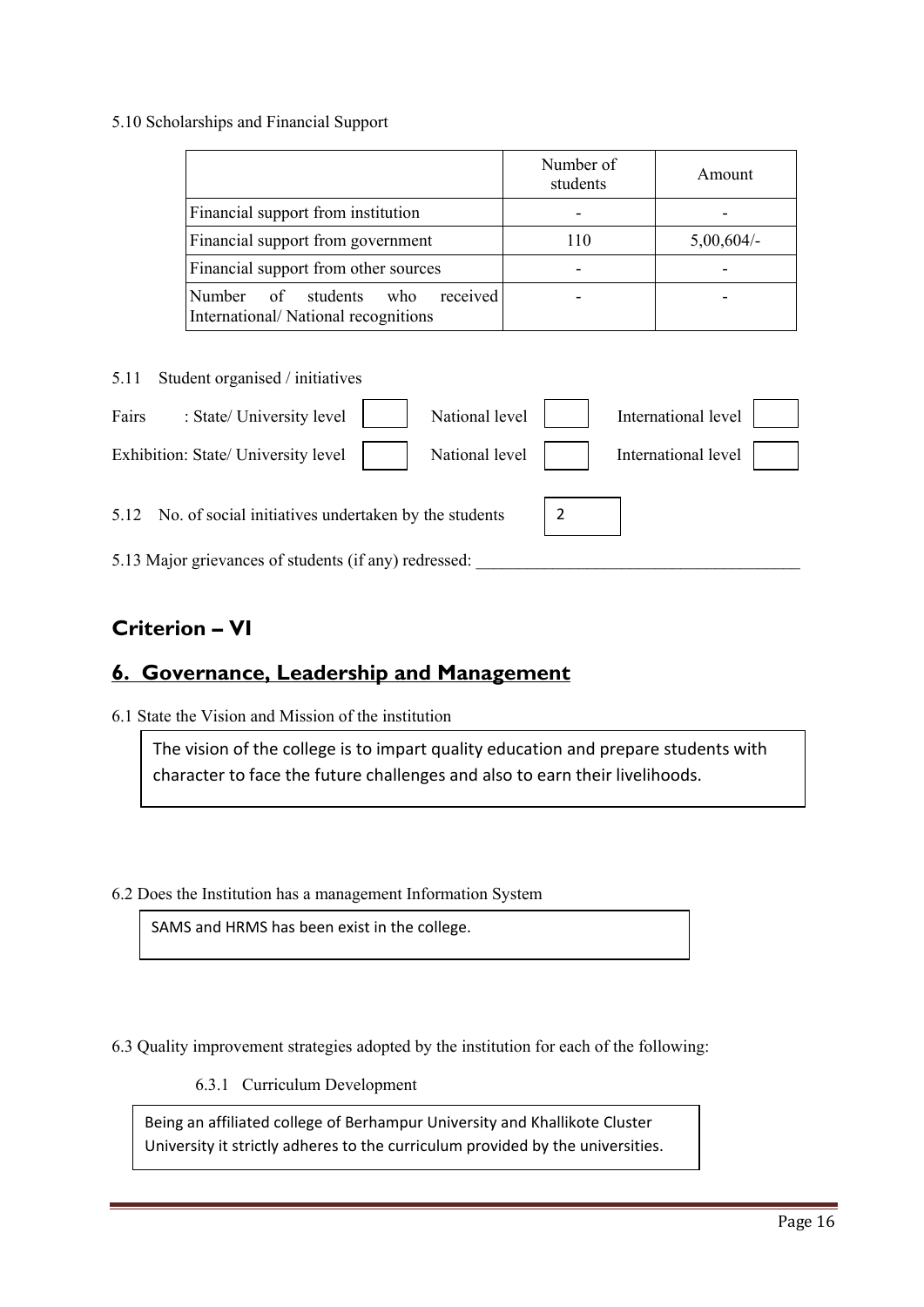#### 6.3.2 Teaching and Learning

Wherever possible ICT has been employed for quality instructions.

#### 6.3.3 Examination and Evaluation

Students are subjected to monthly and unitwise test by the departments. The college conducts Mid‐term and test‐examinations prior to sending of students to appear the University Examinations.

6.3.4 Research and Development

Faculties are being encouraged to pursue research.

#### 6.3.5 Library, ICT and physical infrastructure / instrumentation

The institution being a government college, instruments as well as the library books are procured by the funds allotted by the Government for that purpose.

#### 6.3.6 Human Resource Management

The State Government through its HRMS manages the HR of the College.

6.3.7 Faculty and Staff recruitment

The institution being a government college, the appointments are made by the Government.

6.3.8 Industry Interaction / Collaboration

NIL

6.3.9 Admission of Students

Admission is being conducted by SAMS, which is an integrated system of admission of students.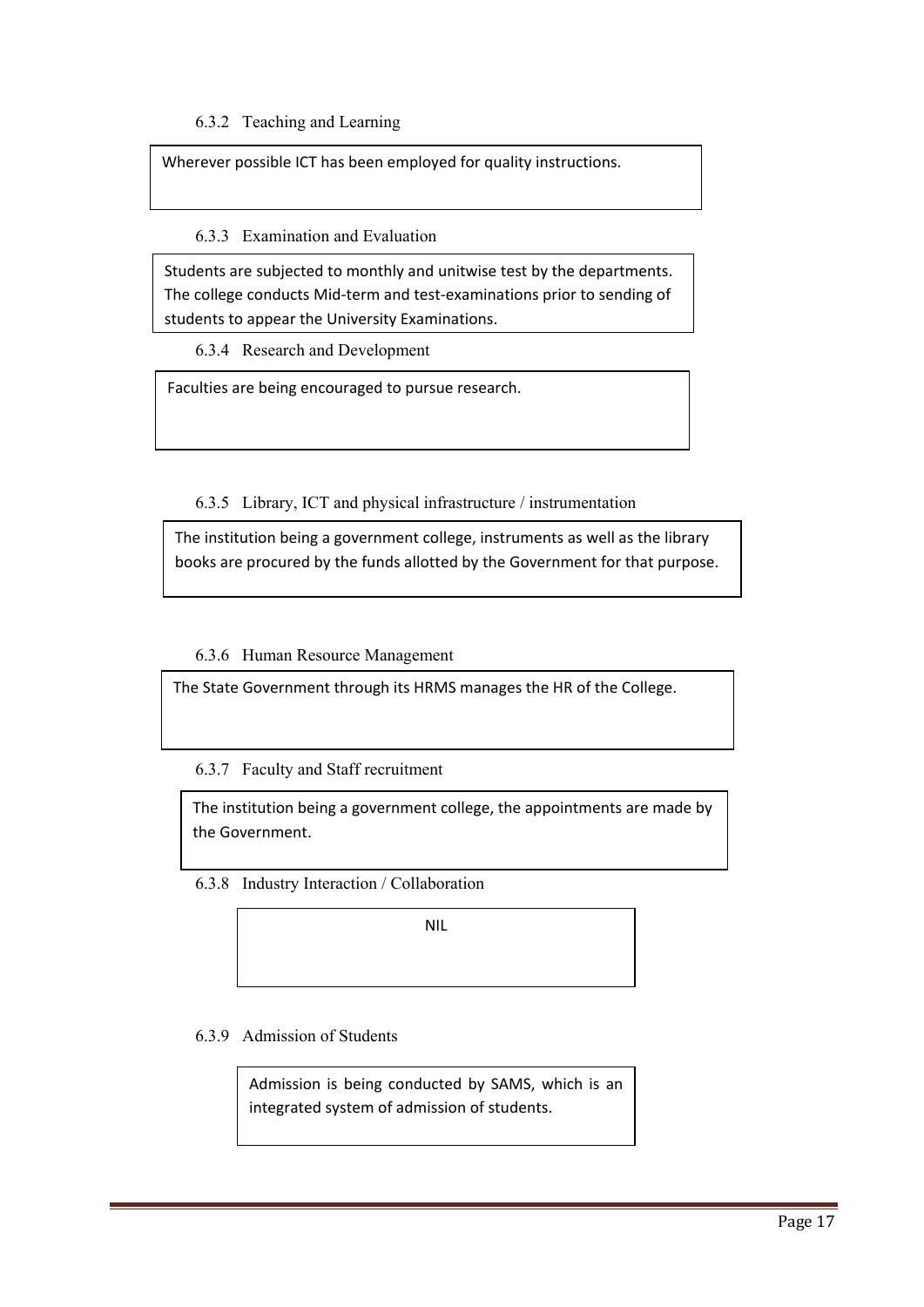#### 6.4 Welfare schemes for

| Teaching        | As provided by the<br>Govt. of Odisha |
|-----------------|---------------------------------------|
| Non teaching    | As provided by the<br>Govt. of Odisha |
| <b>Students</b> | As provided by the<br>Govt. of Odisha |

6.5 Total corpus fund generated

PL Fund: Rs. 59,66,179/- as on 31<sup>st</sup> may 2016

6.6 Whether annual financial audit has been done Yes

6.7 Whether Academic and Administrative Audit (AAA) has been done?

| Audit Type     | External |        | Internal |                           |
|----------------|----------|--------|----------|---------------------------|
|                | Yes/No   | Agency | Yes/No   | Authority                 |
| Academic       | N0       |        | Yes      | College<br>Administration |
| Administrative | Yes      | DHE(O) | Yes      | College<br>Administration |

6.8 Does the University/ Autonomous College declares results within 30 days? **Not Applicable.**

| For UG Programmes | Yes |  |  |
|-------------------|-----|--|--|
|                   |     |  |  |

For PG Programmes Yes

| ۰, |
|----|
|----|

6.9 What efforts are made by the University/ Autonomous College for Examination Reforms?

**Not Applicable.**

6.10 What efforts are made by the University to promote autonomy in the affiliated/constituent colleges?

**Not Applicable.**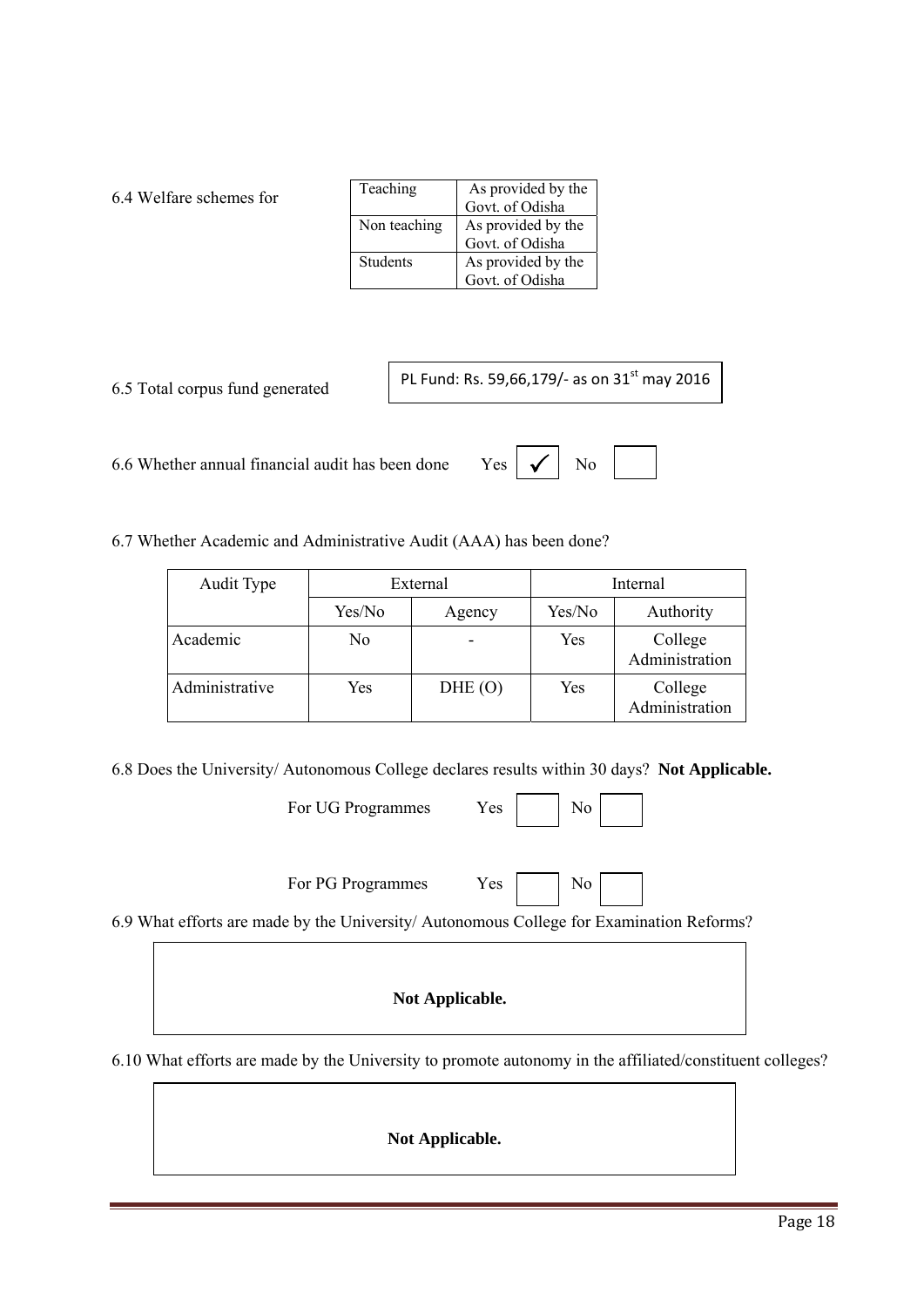6.11 Activities and support from the Alumni Association

Suggestion of the Alumni are being taken on several occasions.

6.12 Activities and support from the Parent – Teacher Association

Interface with parents on the issue of discipline and academic achievements maintained.

6.13 Development programmes for support staff

As per the Government norms.

6.14 Initiatives taken by the institution to make the campus eco-friendly

 Exhaustive Plantation has been made in the campus. Water harvesting system is in operation to make the campus eco-friendly.

## **Criterion – VII**

## **7. Innovations and Best Practices**

7.1 Innovations introduced during this academic year which have created a positive impact on the functioning of the institution. Give details.

Partial use of ICT in teaching and learning process.

7.2 Provide the Action Taken Report (ATR) based on the plan of action decided upon at the beginning of the year

Yes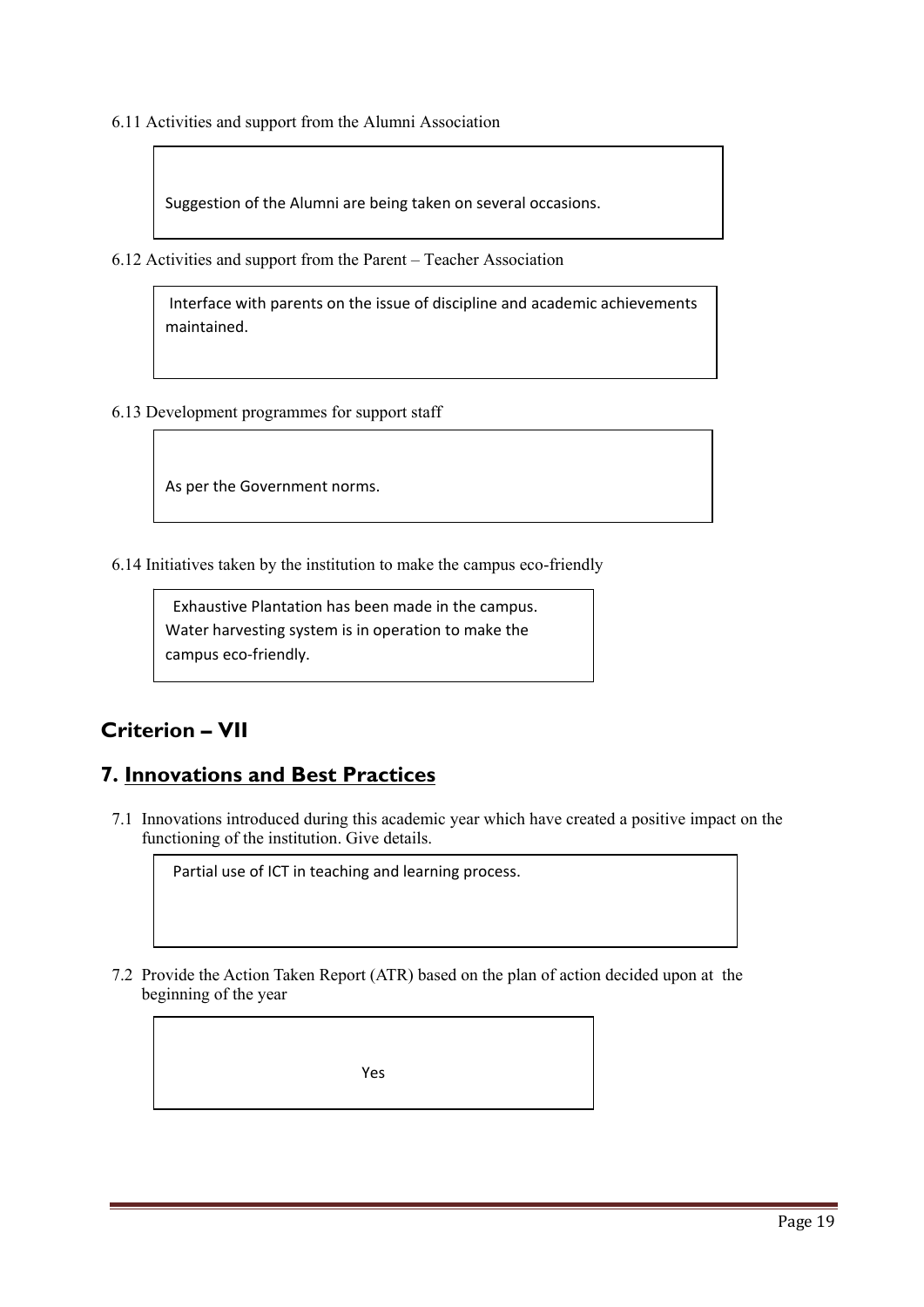7.3 Give two Best Practices of the institution *(please see the format in the NAAC Self-study Manuals)*

- 1. Binayak Acharya Memorial lectures held in the college on a regular practice.
- 2. Health awareness programs have been conducted.

#### *\*Provide the details in annexure (annexure need to be numbered as i, ii,iii)*

7.4 Contribution to environmental awareness / protection

- 1. Plantation activity promoted.
- 2. Polyethylene free campus

7.5 Whether environmental audit was conducted? Yes

| ∴NO<br>No |  |
|-----------|--|
|-----------|--|

7.6 Any other relevant information the institution wishes to add. (for example SWOT Analysis)

The Institution is being managed by minimum human and physical resources, still have good performance in the University examinations.

#### 8. **Plans of institution for next year**

- 1. Organization of State / Institutional level seminars in all the departments.
- 2. Introduction of self-financing professional courses

 *Name Dr.Sudhakar Dash Name Dr.Mahendra Misra*

 *\_\_\_\_\_\_\_\_\_\_\_\_\_\_\_\_\_\_\_\_\_\_\_\_\_\_\_\_\_\_\_ \_\_\_\_\_\_\_\_\_\_\_\_\_\_\_\_\_\_\_\_\_\_\_\_\_\_\_\_\_\_\_* 

*Signature of the Coordinator, IQAC Signature of the Chairperson, IQAC* 

 $***$